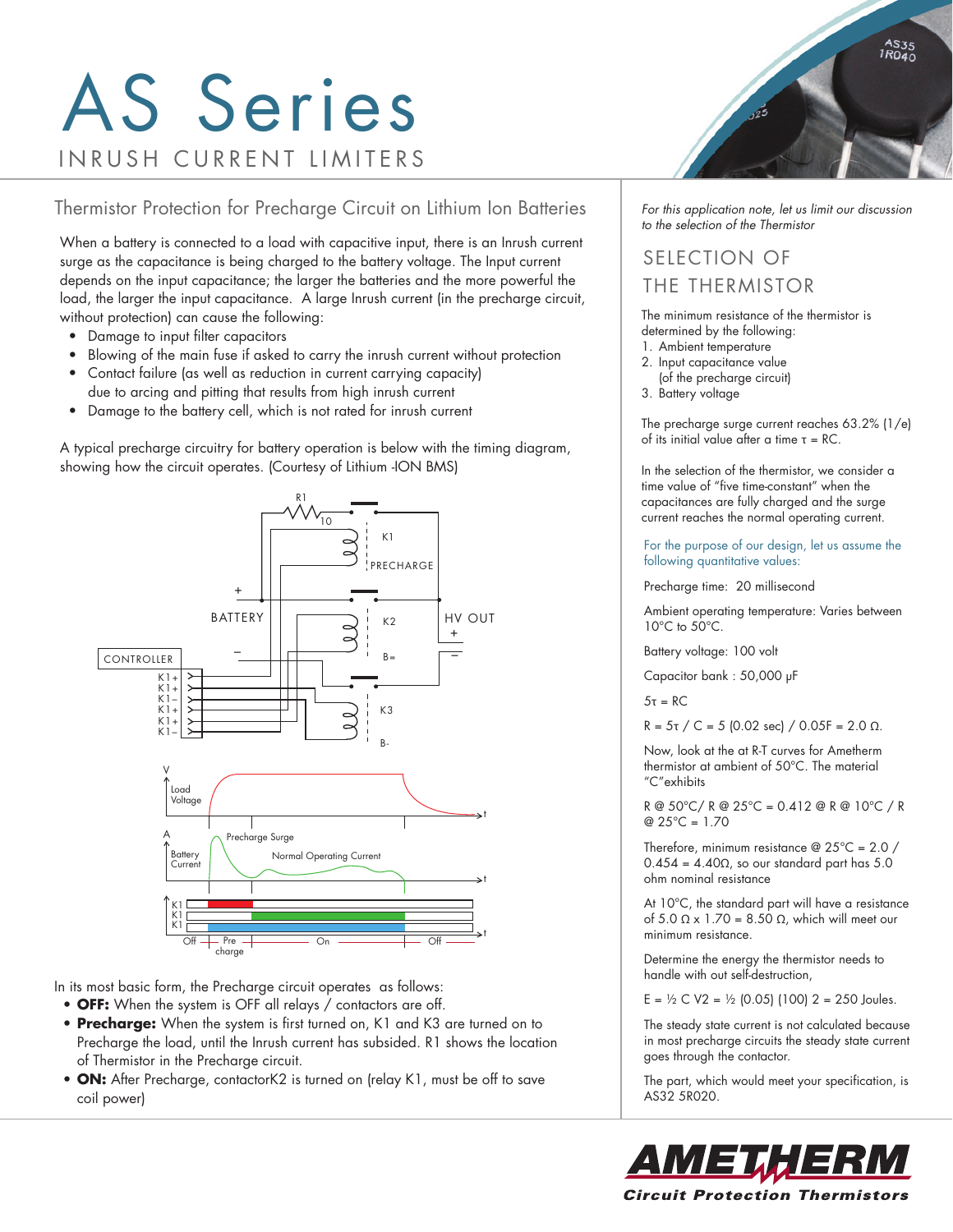## AS Series INRUSH CURRENT LIMITERS

Key Benefits of Ametherm AS Inrush Current Limiters

- Lower current density (as compared to traditional types of inrush current limiters)
- Faster reset time
- No hot spots from fatigue, because of lower current density and uniform temperature gradient throughout the disc
- Wider temperature range of operation with out de-rating

#### ELECTRICAL SPECIFICATIONS

| Part<br><b>Number</b> | R@25°C<br>$(\Omega)$ | MAX I<br>(A) | <b>HOT R</b><br>$(\Omega)$ | <b>MAX ENERGY</b><br>(JOULES) | Max Cap<br>@680VAC | Cooldown<br>time (sec) | R-T<br>curve | DC<br>$mW$ /°C | Body Temp @<br>Max SSI $(°C)$ |
|-----------------------|----------------------|--------------|----------------------------|-------------------------------|--------------------|------------------------|--------------|----------------|-------------------------------|
| *AS32 OR530           | 0.50                 | 30           | 0.011                      | 300                           | 650                | 120                    | A            | 78.20          | 199                           |
| *AS32 OR536           | 0.50                 | 36           | 0.009                      | 300                           | 650                | 120                    | A            | 78.20          | 199                           |
| *AS32 1R030           | 1.0                  | 30           | 0.013                      | 300                           | 650                | 120                    | B            | 79.40          | 215                           |
| *AS32 1R036           | 1.0                  | 36           | 0.010                      | 300                           | 650                | 120                    | B            | 79.40          | 215                           |
| AS32 2R025            | 2.0                  | 25           | 0.020                      | 300                           | 650                | 120                    | C            | 78.20          | 220                           |
| AS32 5R020            | 5.0                  | 20           | 0.027                      | 300                           | 650                | 120                    | G            | 78.20          | 255                           |
| AS32 10015            | 10.0                 | 15           | 0.052                      | 250                           | 500                | 120                    | H            | 85.20          | 185                           |
| AS32 20010            | 20.0                 | 10           | 0.095                      | 250                           | 500                | 120                    | I            | 58.00          | 192                           |
| AS32 50006            | 50.0                 | 6            | 0.380                      | 250                           | 540                | 120                    | M            | 78.20          | 212                           |
| AS35 OR550            | 0.50                 | 50           | 0.0074                     | 800                           | 1730               | 200                    | A            | 129.44         | 210                           |
| AS35 1R040            | 1.0                  | 40           | 0.0113                     | 800                           | 1730               | 200                    | B            | 127.00         | 212                           |
| AS35 2R035            | 2.0                  | 35           | 0.0147                     | 700                           | 1500               | 200                    | C            | 119.20         | 210                           |
| AS35 3R030            | 3.0                  | 30           | 0.0135                     | 600                           | 1300               | 200                    | C            | 116.40         | 215                           |
| AS35 5R025            | 5.0                  | 25           | 0.0288                     | 600                           | 1300               | 200                    | G            | 112.2          | 208                           |
| AS35 10018            | 10.0                 | 18           | 0.0556                     | 500                           | 1080               | 200                    | I            | 122.80         | 220                           |
| AS35 20010            | 20.0                 | 10           | 0.1760                     | 500                           | 1080               | 200                    | M            | 101.10         | 177                           |

#### MECHANICAL SPECIFICATIONS

| Part<br><b>Number</b> | D    | T    | S    | L    | A       | R    | C    | X    | Y    |
|-----------------------|------|------|------|------|---------|------|------|------|------|
|                       | (mm) | (mm) | (mm) | (mm) | (mm)    | (mm) | (mm) | (mm) | (mm) |
| *AS32 OR530           | 30.0 | 7.8  | 17.1 | 22.0 | 2.2     | 4.8  | 0.8  | 17.1 | 4.8  |
| *AS32 OR536           | 30.0 | 7.8  | 17.1 | 22.0 | 2.2     | 4.8  | 0.8  | 17.1 | 4.8  |
| *AS32 1R030           | 30.0 | 7.8  | 17.1 | 22.0 | $2.2\,$ | 4.8  | 0.8  | 17.1 | 4.8  |
| *AS32 1RO36           | 30.0 | 7.8  | 17.1 | 22.0 | 2.2     | 4.8  | 0.8  | 17.1 | 4.8  |
| AS32 2R025            | 30.0 | 7.8  | 17.1 | 22.0 | $2.2\,$ | 4.8  | 0.8  | 17.1 | 4.8  |
| AS32 5R020            | 30.0 | 8.2  | 17.1 | 22.0 | 2.2     | 5.4  | 0.8  | 17.1 | 5.4  |
| AS32 10015            | 30.0 | 9.0  | 17.1 | 22.0 | 2.2     | 6.8  | 0.8  | 17.1 | 6.8  |
| AS32 20010            | 30.0 | 8.5  | 17.1 | 22.0 | 2.2     | 6.4  | 0.8  | 17.1 | 6.4  |
| AS32 50006            | 30.0 | 8.2  | 17.1 | 22.0 | 2.2     | 5.4  | 0.8  | 17.1 | 5.4  |
| AS35 OR550            | 36.0 | 6.4  | 19.0 | 22.0 | 2.2     | 3.4  | 0.8  | 19.0 | 3.4  |
| AS35 1R040            | 36.0 | 8.5  | 19.0 | 22.0 | 2.2     | 5.5  | 0.8  | 19.0 | 5.5  |
| AS35 2R035            | 36.0 | 8.5  | 19.0 | 22.0 | 2.2     | 5.5  | 0.8  | 19.0 | 5.5  |
| AS35 3R030            | 36.0 | 8.5  | 19.0 | 22.0 | $2.2\,$ | 5.5  | 0.8  | 19.0 | 5.5  |
| AS35 5R025            | 36.0 | 8.5  | 19.0 | 22.0 | 2.2     | 5.5  | 0.8  | 19.0 | 5.5  |
| AS35 10018            | 36.0 | 8.5  | 19.0 | 22.0 | $2.2\,$ | 5.5  | 0.8  | 19.0 | 5.5  |
| AS35 20010            | 36.0 | 8.5  | 19.0 | 22.0 | 2.2     | 5.5  | 0.8  | 19.0 | 5.5  |

\*(UL Approved)



D L ∥DH<del>(</del> A S

 $\sqrt{25}$ 



PAD LAYOUT ÷. Y X

T: 800-808-2434 775-884-2434 *(Outside the US and Canada)* F: 775-884-0670 www.ametherm.com info@ametherm.com

3111 N. Deer Run Road Carson City, Nevada 89701 USA



AS35